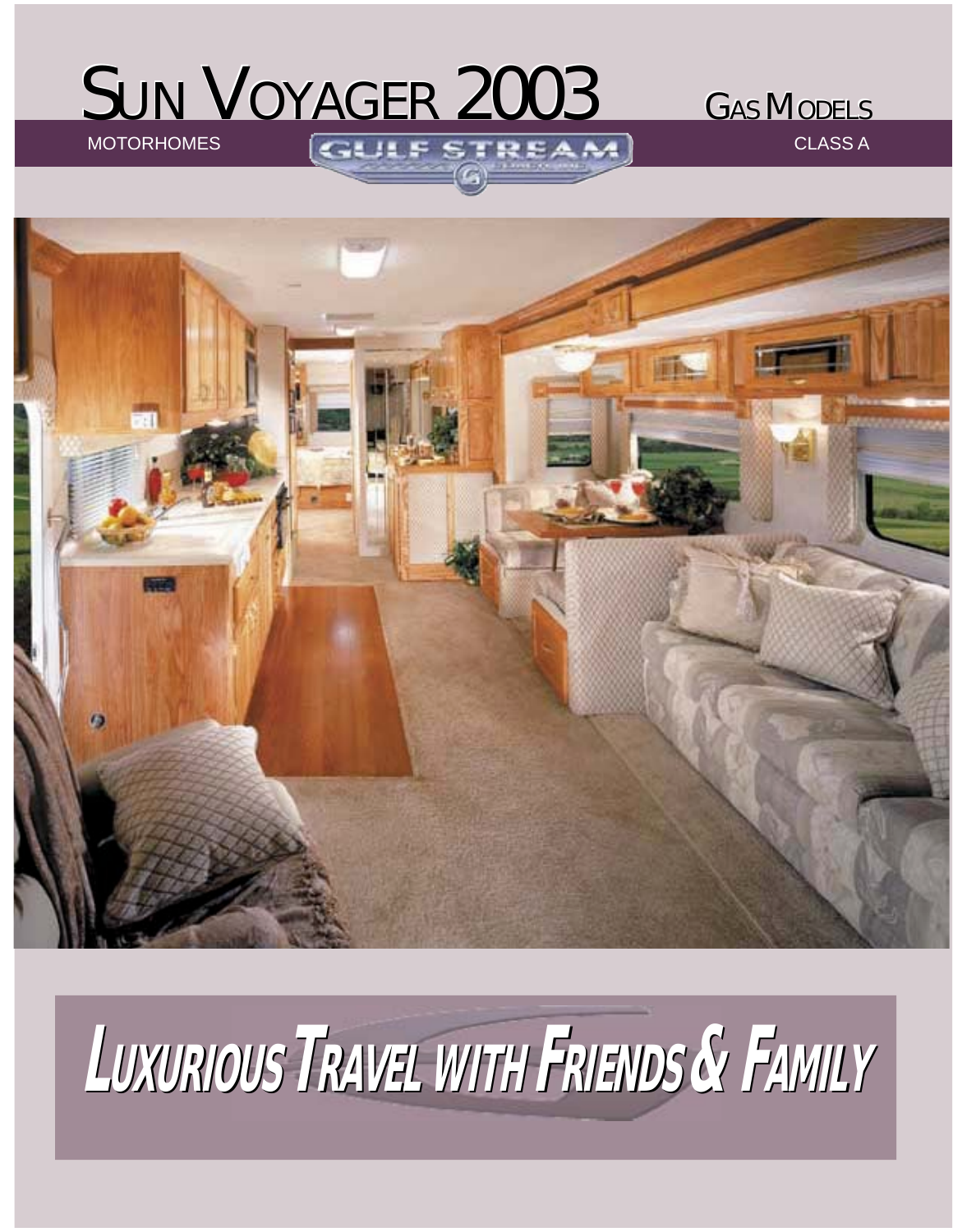

### **BEAUTIFUL AND VERSATILE LIVING ACCOMMODATIONS...**

Gulf Stream offers a comprehensive list of interior appointments, not offered by other manufacturers. What was once available in only "high-end" motorhomes is now available in the *Sun Voyager.*

Gulf Stream Coach makes luxury affordable by offering standards and features you would expect only from a coach costing thousands more. This is easily seen by our "Brass & Glass" interior accents, that has raised the standard of light fixtures and mirrors for all motorhomes. Gulf Stream has also partnered with Flexsteel<sup>®</sup> to bring you the highest level of quality and durability in our residential style furniture.

You will appreciate our attention to the details seen in the Amish-crafted oak cabinetry. We feature residential style hardwood cabinet stiles, raised panel cabinet doors and large overhead and base cabinet storage. Sun Voyager's extra living space is not sacrificed for the roomy storage.

The *Sun Voyager* features a wide variety of floorplans with spacious heavy-duty slide-out rooms. One of the creative designs are sure to meet the needs of your and your family for years to come. You will love the *Sun Voyager* Class A Motorhome... it is beautiful, versatile and a high-value coach.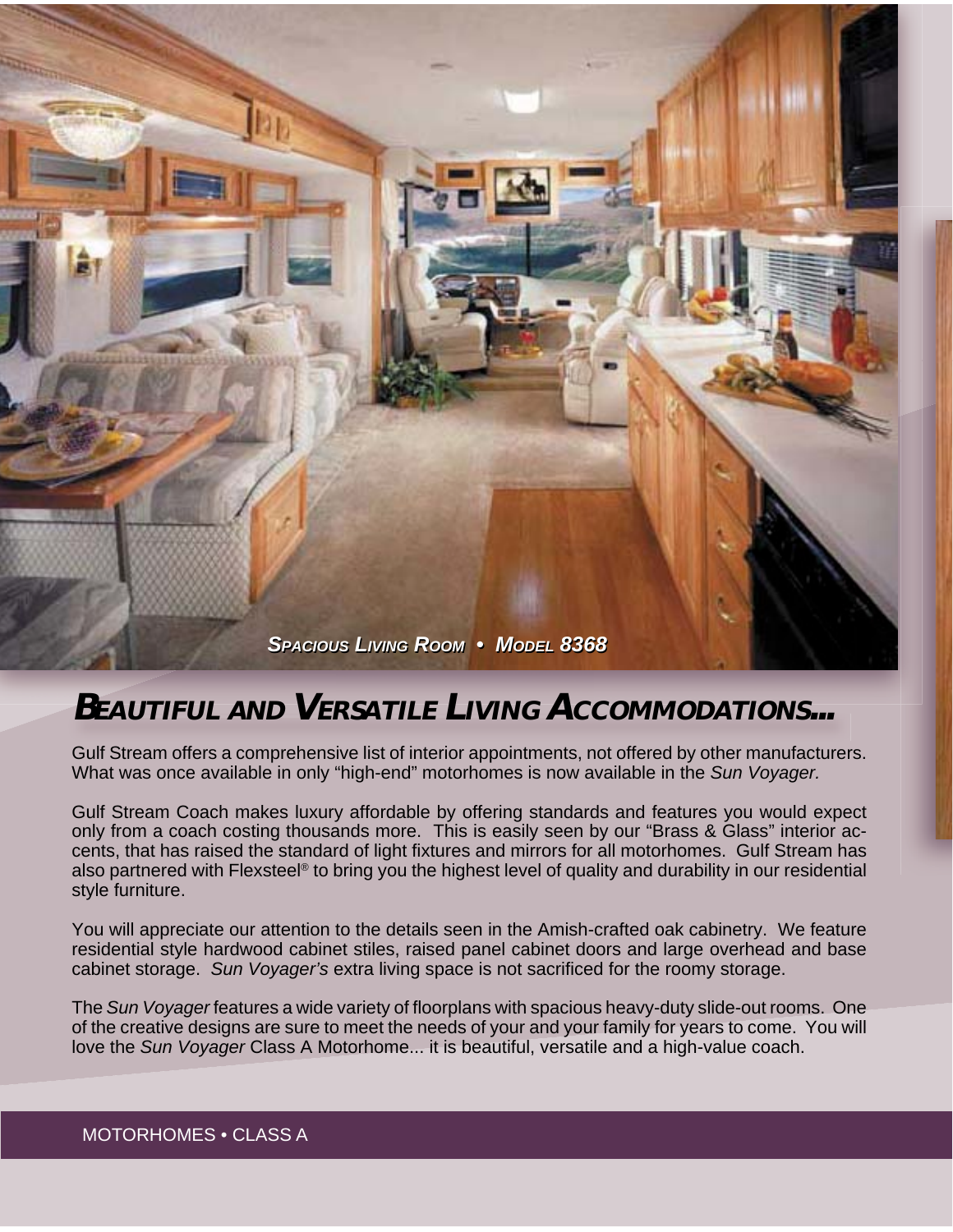

**COURSES** 

*BEDROOM SUITE • MODEL 8378 TRIO BEDROOM SUITE • MODEL 8378 TRIO*

## **SPACIOUS BEDROOMS...**

If you need a quiet private place... the rear sitting or vanity/desk area makes your bedroom suite usable all day long. You will enjoy the warm comfort of your queen-size bed with a full entertainment center to help you relax.

Retiring into your bedroom suite may be just what you need... After a long days travel.



**CLIL**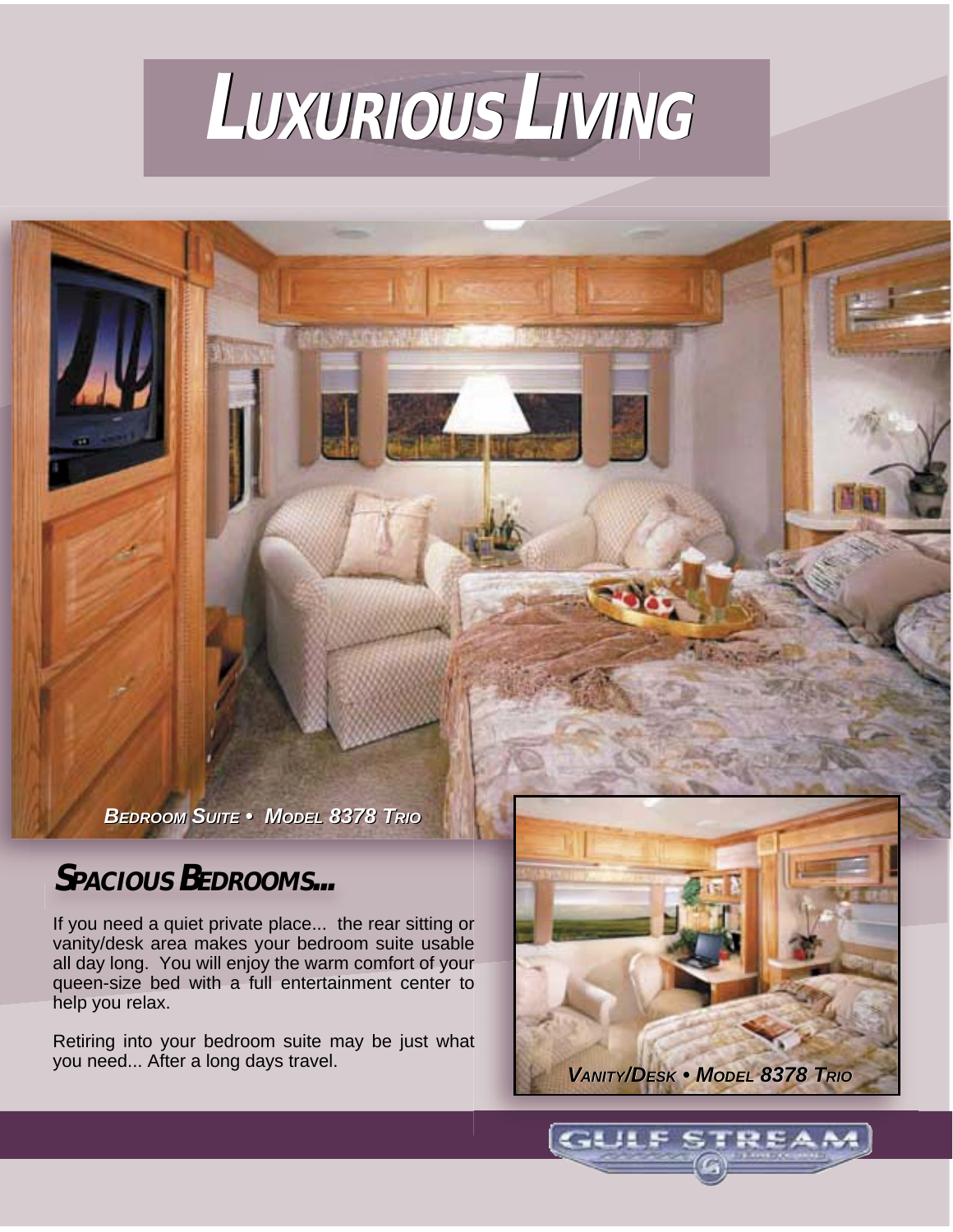## **COMFORTABLE OMFORTABLE TRAVEL RAVEL WW**



*EXTERIOR PAINT • EARTH* 







**DURABLE CONSTRUCTION.**

*Sun Voyager's* construction begins with a s nated 2" sidewalls to give your home the ve construction with a combination of tubular (High-Density Block Foam) insulated to max

## **HARDWOOD CABINETS...**

Our residential style cabinets are constructed with solid hardwood stiles and doors. This brings both structural integrity and beauty to your living environment.

## **EXTERIOR STORAGE...**

There is plenty of exterior storage room for your travel needs as well. The basement storage compartments are formed of galvanized steel for superior strength and durability. Most of them are carpeted to protect your belongings and lighted for easy loading and unloading at night.

MOTORHOMES • CLASS A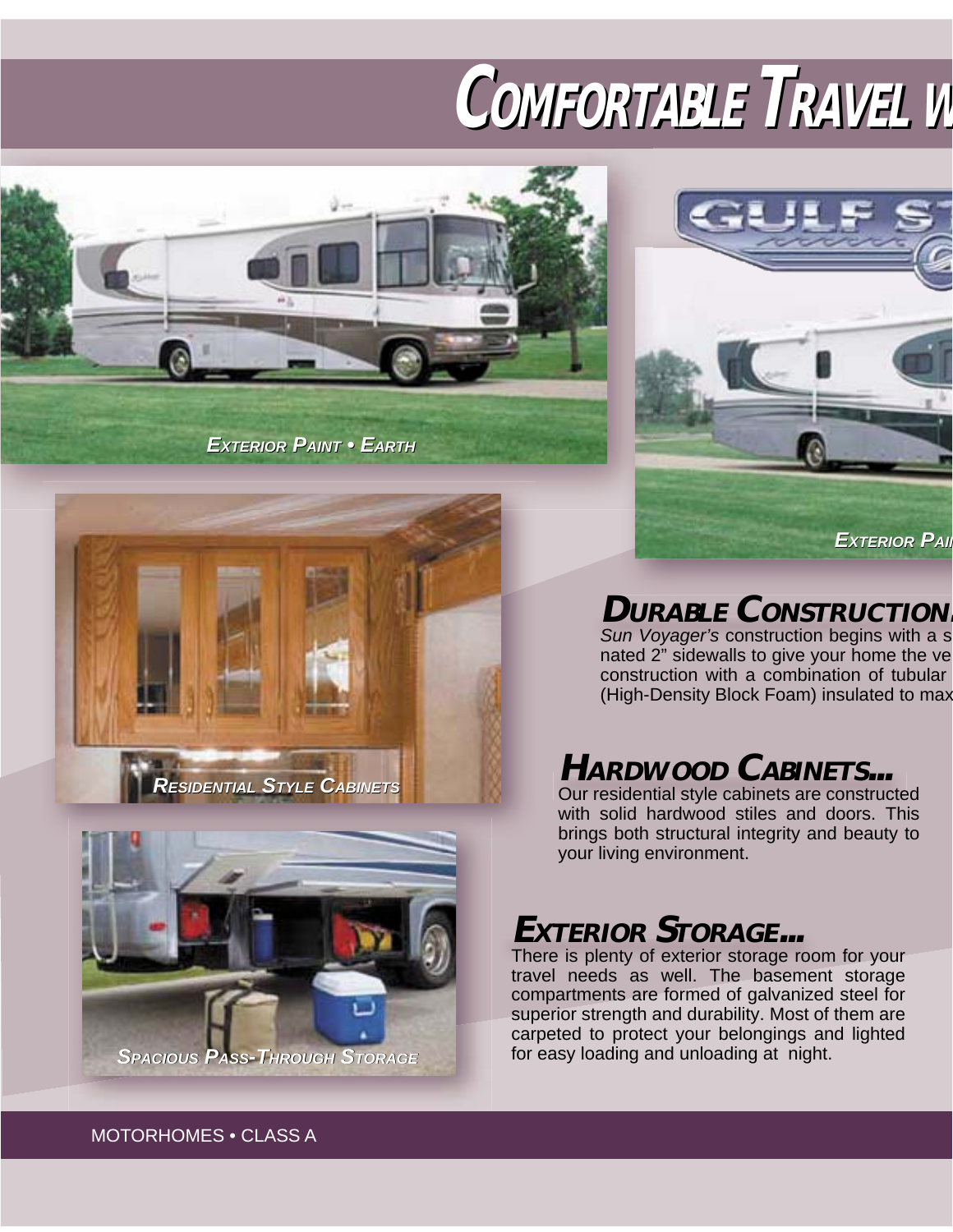## **WWITHITH FRIENDS RIENDS & FAMILY AMILY**





*EXTERIOR PAINT • BLUE* 

*PAINT • GREEN*

#### **ON...**

a seamless fiberglass roof, vacuum bond lamivery best rigidity. The sub-floor features steel ular steel and strong steel trusses. All are fully maximize the insulating value.

### **GALLEY CONVIENENCE...**

Our wide-open galley offers all the comforts of your kitchen at home. With Corian™ countertops; deep solid surface sink; 3-burner high performance range; 2-door, 2-way refrigerator and large microwave oven, you will be able to prepare any of your family favorite meals.

## **DRIVER COMFORT...**

The *Sun Voyager's* cockpit is ergonomically designed to bring the controls to the driver's fingertips. Large easy to read gauges and luxurious seating will make your driving time more comfortable. The wrap-around windshield improves your visibility and sightseeing experience.



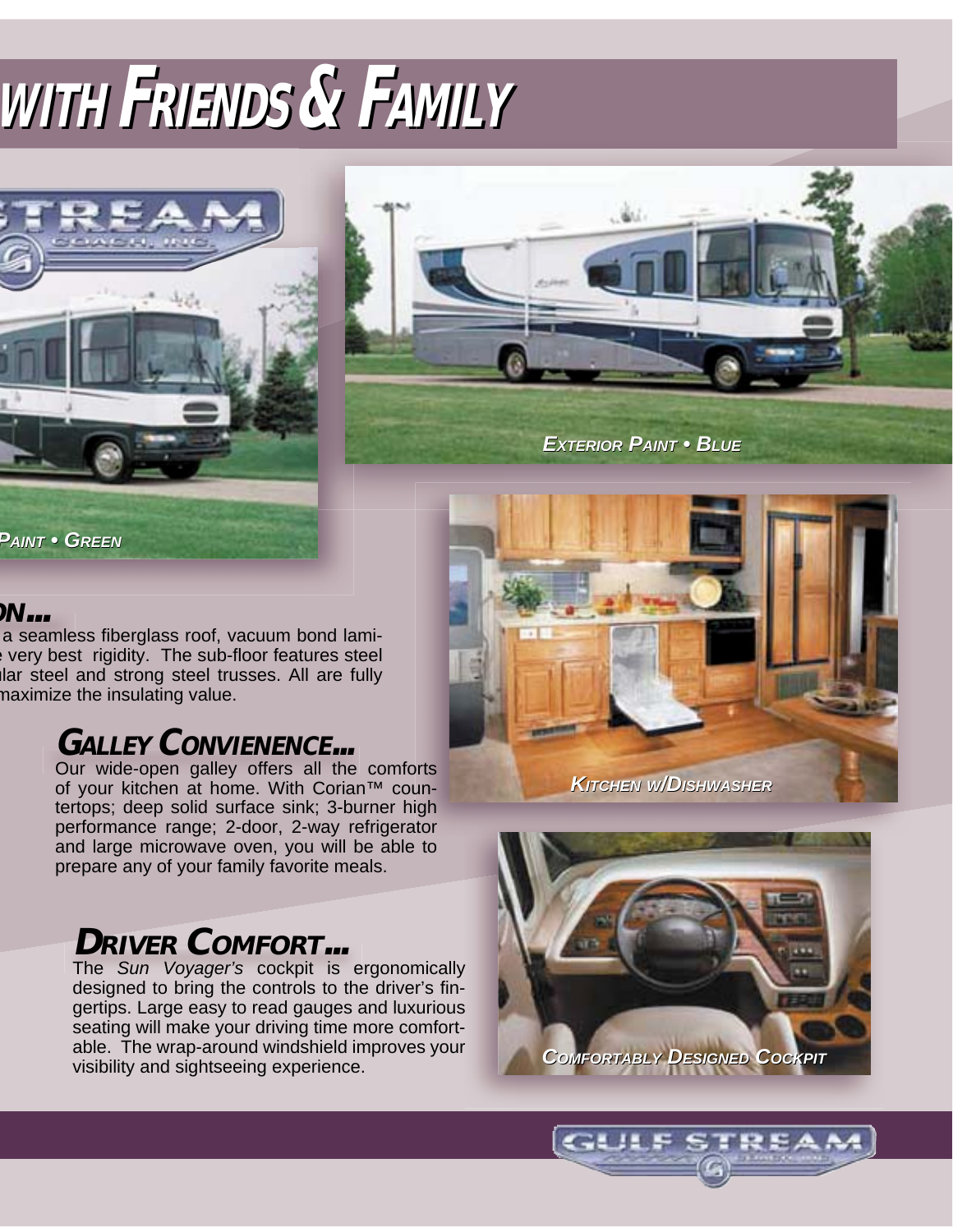*BEDROOM SUITE • MODEL 8368*

## $L$ *UXURIOUS<sup>TRAVEL</sup>*

## **BEDROOM COMFORT...**

The openness of all *Sun Voyager's* bedrooms give you the floorplan choices you need to meet your needs for privacy and relaxation.

The full 60" wide beds, in our bedroom slides, provide plenty of room for a restful nights sleep with all the amenities you would expect from Gulf Stream.

**SER**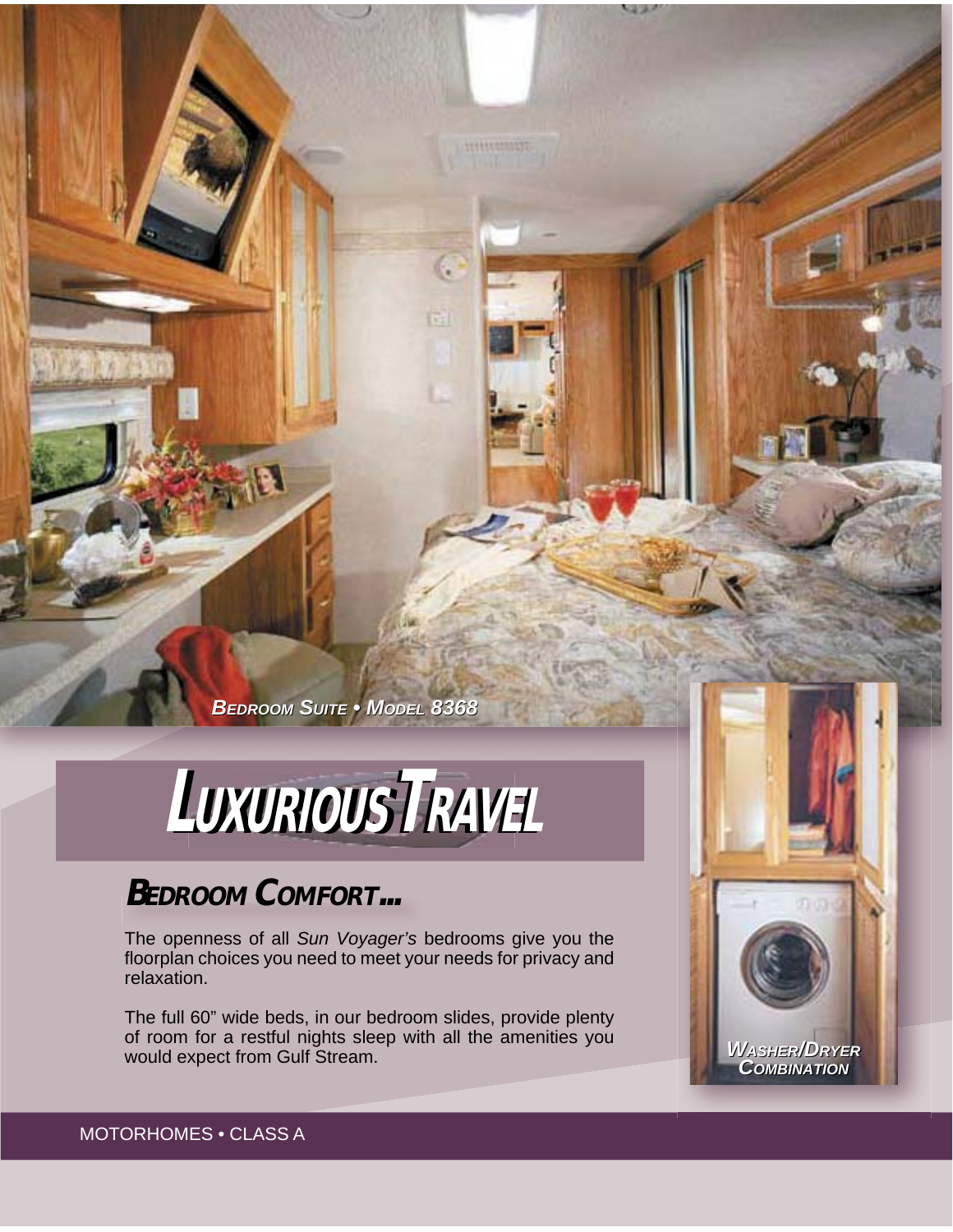*PRIVATE BATH • MODEL 8378*

## **LUXURIOUS BATH AREAS...**

The full-size "French Doors" (Model 8378) truly add to the elegant residential feel to the *Sun Voyager*. They provide an openness to the bath as well as adding privacy to the bedroom when desired.

The full-size one piece shower or a deeper tub/ shower, with skydome, makes your personal bathing just like being at home. The ceramic tile flooring makes cleaning easy.

You will truley appriecate the open space our bathrooms offer, with plenty of room for 2 or 3 people as you prepare for that special night out.

Luxury... privacy... and function make the *Sun Voyager's* bath areas on of the most appreciated aspects of our creative floorplan designs.